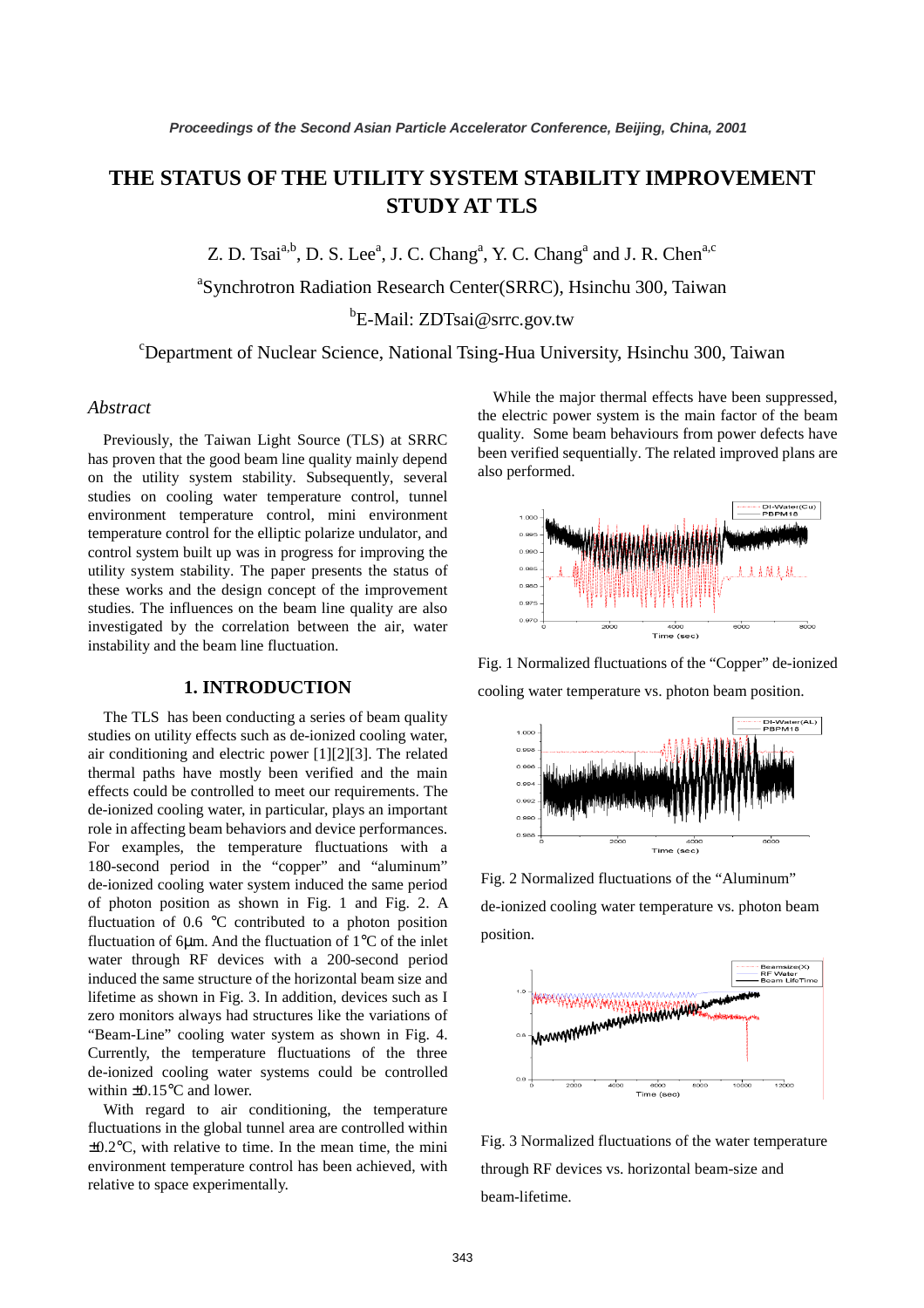

Fig. 4 Normalized fluctuations of the "beam line"

de-ionized cooling water temperature vs.  $\Delta I/I$  monitor.

# **2. DE-IONIZED COOLING WATER SYSTEM**

Constant efforts have been made to reduce fluctuations of the de-ionized cooling water temperature from  $\pm 1^{\circ}$ C to ±0.15°C. From the control point of view, the mechanism adopted in the "Top-Down" method indicates that the temperature controls of the cooling tower water, of the chilled water and of the de-ionized water are within ±0.5°C, ±0.3°C and ±0.15°C, respectively. It is helpful for simplifying control logics and enhancing control performance. Additionally, a series of control methods have been adopted, for instance, the variable frequency control of pump to regulate the flow rate under high pressure condition, cascade control for the effect of beam current decay on aluminum chamber cooling and the optimization of control parameters for season changes. However, the instability has still existed in mini- thermalloading system such as the "aluminum" and "beam line" de-ionized cooling system. Therefore, the heating process was added into the de-ionized cooling system to avoid transient effect of the beam current decay and non-linearity of valves and the heat exchanger. The return water was heated up to 28.5°C, and was then cooled down to within  $25 \pm 0.15^{\circ}$ C as shown in Fig. 5. As for piping, the parallel piping for the aluminum chamber cooling has been adopted to reduce the temperature differences between the inlet and outlet water experimentally. This year, isolating the cooling piping through RF devices will be underway to avoid disturbance between different systems.

 However, efforts made have not been sufficient to cope with the highly beam-sensitivity devices. The concept design of water cooling system at a fluctuation of ±0.01 °C has also been studied, using the "PCM" buffer application and beam-current-depended control. The "PCM" buffers use the latent heat of some materials to absorb and exhaust mini heat load. This could fine-tune the temperature fluctuations. The beam-current-depended control means that the control with feedback of the beam current decay could predict thermal loading to regulate water flow through each concerned device to maintain constant terminal temperature of the devices.



Fig. 5 Temperature fluctuations of the "Aluminum" de-ionized cooling water before (a) and after (b) improvements.

#### **3. AIR CONDITIONING SYSTEM**

A series of experiments and observations have been done to prove that the beam instability was also induced by air conditioning. The effect could result in beam orbit instability, girder structure deformation and non-uniform magnet arrases of insertion devices [4]. Efforts have been devoted to suppress effects induced by the air conditioning. First, the control and monitor system was upgraded to improve the level of control precision continuously. The booster injection energy was upgraded to 1.5GeV as storage ring energy to reduce temperature disturbance. And the air-conditioning piping and flow was re-arranged for some significant high-thermal devices. Relative to time, the temperature fluctuations of the global tunnel area are from  $\pm 1^{\circ}$ C to  $\pm 0.2^{\circ}$ C . However, the fluctuations between temperature sensors remain different, and those of the non-water-cooling insertion devices are particularly the case. In order to suppress the temperature gradient relative to space, the air flows for elliptical polarization undulator (EPU) have been simulated and optimized [5]. And the mini environment control has been achieved for EPU area experimentally this year [6]. Currently, the temperature of this area could be controlled within  $\pm 0.2$ <sup>o</sup>C relative to time. Temperature sensors distributed around EPU area have only a difference of  $\pm 0.2^{\circ}$ C as